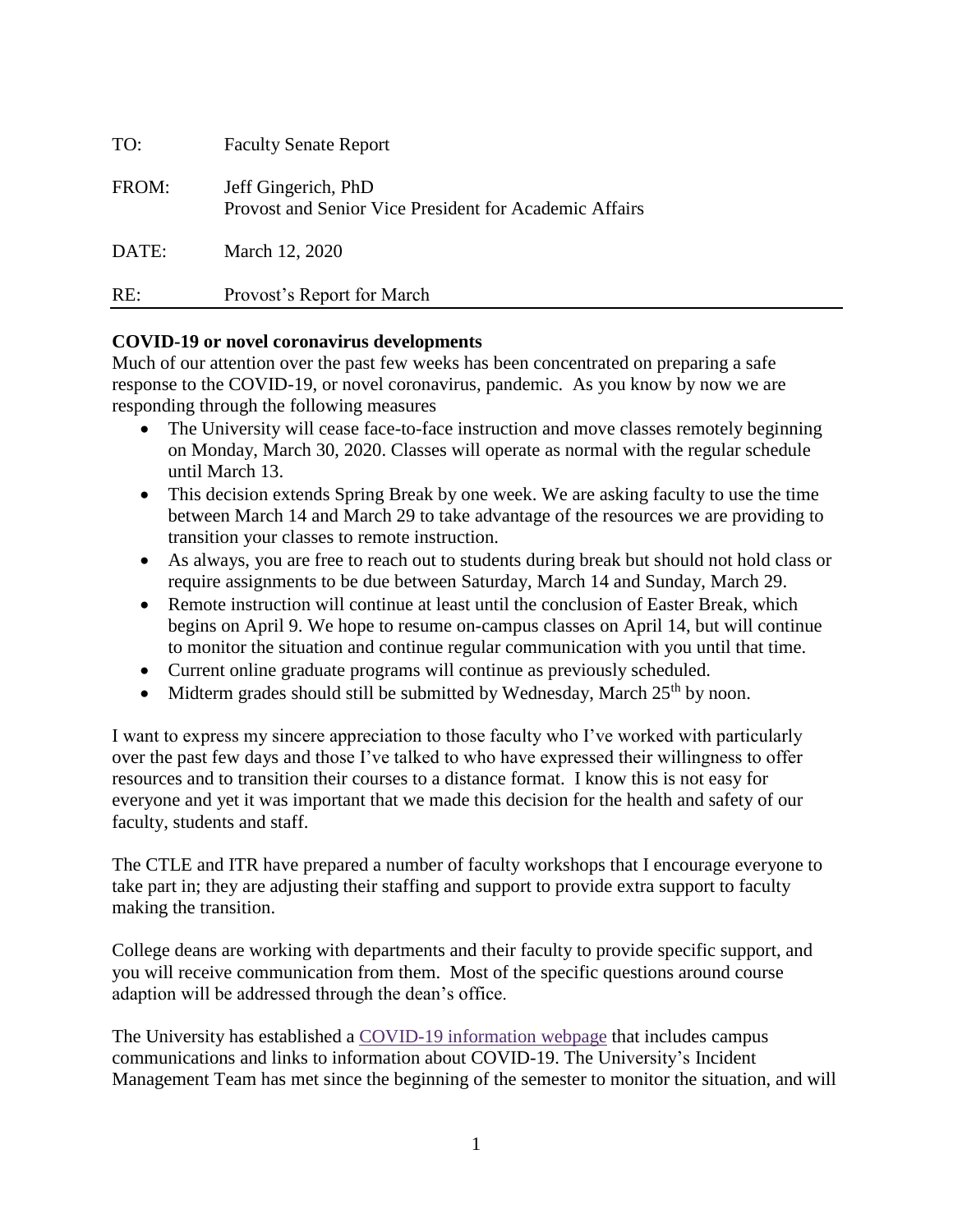continue to provide information and updates on this webpage as warranted by changing circumstances. FAC and Faculty Senate leadership are now meeting with this group.

One of the key decisions in the upcoming days will be whether we extend the semester for an additional week (into "senior week") or whether we end the semester as planned (effectively shortening the semester). I fully recognize that this impacts how faculty revise their course design and will continue to try to move this decision forward. Consistent communication with faculty will be important. Again, thank you for your efforts on behalf of our student learning. I especially hope that everyone continues safe practices for your own individual health and the health of your families.

### **Strategic Plan**

The Board of Trustees affirmed the following strategic goals for our next university strategic plan at their February board meeting. The trustees were very impressed by the goals and unanimously affirmed their use in creating the strategic plan. You may view a copy of the goals via the my.scranton portal, News tab, University Planning channel.

I am grateful to all who have been a part of this process, submitting your comments and feedback through a survey of faculty and staff related to important strategic questions, and reacting to emerging draft goals at one of several open fora. What we learned from these activities gives us confidence that the draft goals accurately represent the needs and desired direction of our campus community, drawn as they are from prior assessments including our Middle States Self-Study and Mission Priority Examen, as well as the Strategic Enrollment Planning (SEP) process. Our new plan will help us directly address the recommendations that emerged from these processes.

Positive feedback to these draft goals during four faculty and staff fora was complemented by several consistent suggestions, including that we more clearly articulate our commitment to inclusivity and to affordability for students and their families. Other suggestions included streamlining the language of some of the goals to be more focused and concise.

In the weeks ahead, the Planning Office, University Planning Committee, and President's Cabinet will draft objectives for each of the five goals. In this process, they will be gathering ideas from those submitted via the faculty and staff survey and campus conversations, recommendations from our Self-Study, SEP and Examen, and other resources. Updated draft documents will be shared with members of the University community later this spring as we strive to submit a final draft strategic plan to the Board in early May.

### **Dean of the Library Search**

Members of the Search Committee for the next Dean of the Library have been selected by faculty, staff and students:

Colleen FarryLibrary Representative

Donna Witek Library Representative Adam Pratt At-Large Representative Sheli Pratt-McHugh Staff Representative Adrianna Smith Student Representative Debra Pellegrino Administrative Representative TBA Administrative Representative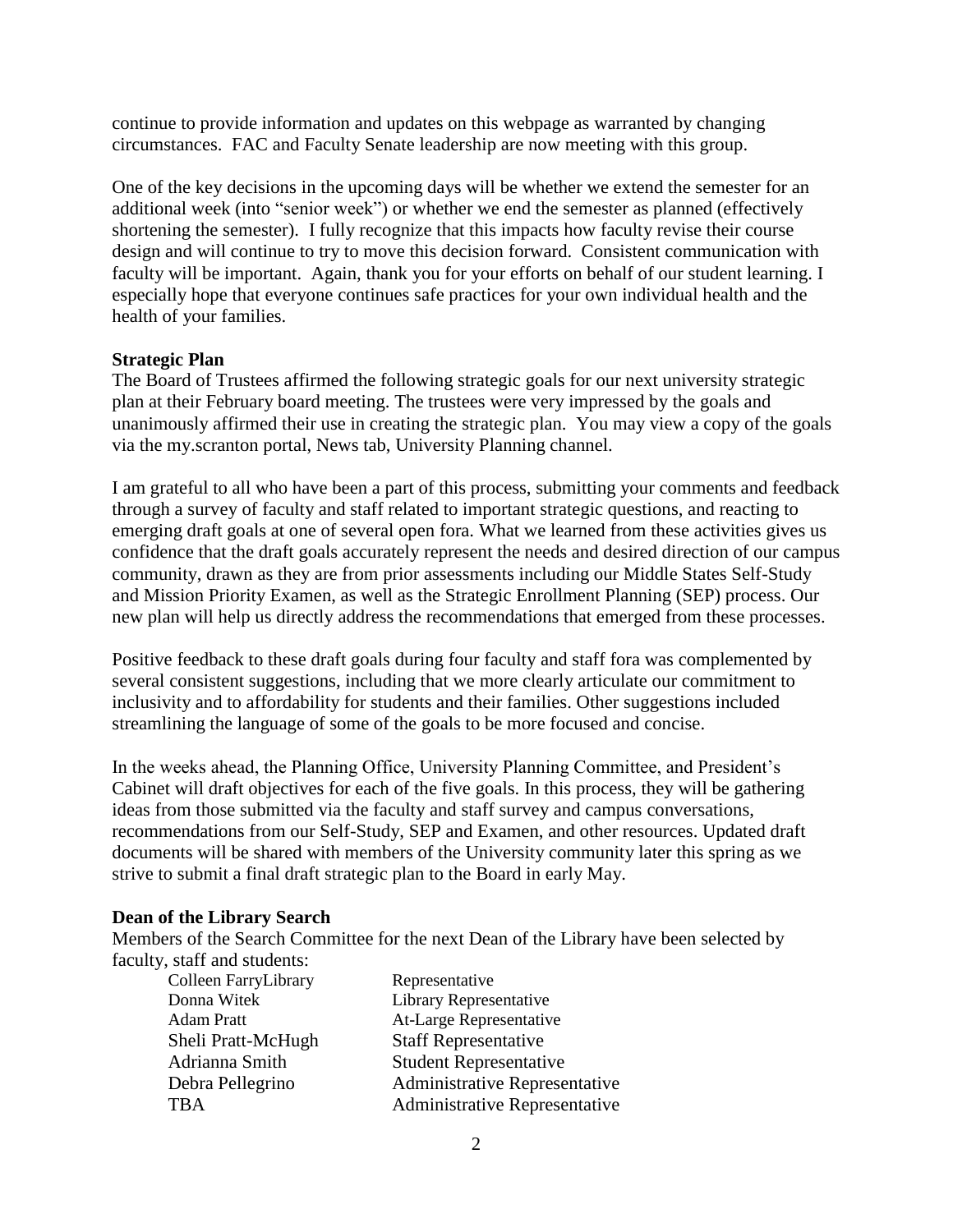I am excited to work with such a talented search committee. I will be meeting with them shortly to develop the position description and discuss the search process. We hope to fill this position in January 2021.

#### **Faculty Searches**

We have successfully completed seventeen faculty searches and are very excited about the next cohort of incoming faculty

| Lori Maria Walton          | Professor                  | Physical Therapy                          |
|----------------------------|----------------------------|-------------------------------------------|
| <b>Mehmet Bastug</b>       | <b>Assistant Professor</b> | Sociology, Criminal Justice & Criminology |
| <b>Matthew Shea</b>        | <b>Assistant Professor</b> | Philosophy                                |
| Amelia Randich             | <b>Assistant Professor</b> | <b>Biology</b>                            |
| Vincent Farallo            | <b>Assistant Professor</b> | <b>Biology</b>                            |
| <b>Ashley Driver</b>       | <b>Assistant Professor</b> | <b>Biology</b>                            |
| JoyAnna Hopper             | <b>Assistant Professor</b> | <b>Political Science</b>                  |
| <b>Jason Shrive</b>        | <b>Faculty Specialist</b>  | Sociology, Criminal Justice $\&$          |
| Criminology                |                            |                                           |
| <b>Christopher Hauser</b>  | <b>Assistant Professor</b> | Philosophy                                |
| Joshua Reynolds            | <b>Assistant Professor</b> | Psychology                                |
| <b>Christopher Fremaux</b> | <b>Assistant Professor</b> | Philosophy                                |
| Paul Sampson               | Instructor                 | <b>History</b>                            |
| Ziqian Song                | <b>Assistant Professor</b> | Operations & Information Management       |
| <b>Emily Gerstle</b>       | <b>Assistant Professor</b> | Exercise Science & Sport                  |
| Amir Zamanian              | Instructor                 | Physics and Engineering                   |
| Joseph Klobusicky          | <b>Assistant Professor</b> | <b>Mathematics</b>                        |
| Cristen Walker             | <b>Assistant Professor</b> | <b>Nursing</b>                            |

### **Faculty Development**

*Faculty Internal Research Grants*

A call for proposals was sent out on March  $2<sup>nd</sup>$ . The deadline to submit proposals is April  $3<sup>rd</sup>$ .

### **Career Development**

The First Destination Survey (FDS) for the undergraduate and graduate students from the Class of 2019 is based on where students are within 6 months from graduation. Within the report, you will see a breakdown of information by college and major.

### *2019 Undergraduate Highlights*

- **99%** of the students have found **success** in their intended path (full-time employment, continued education, military, service, etc).
- We saw an increase in the average starting salary, taking it to **\$54,766**.
- **79%** of the class completed at least 1 experiential learning opportunity.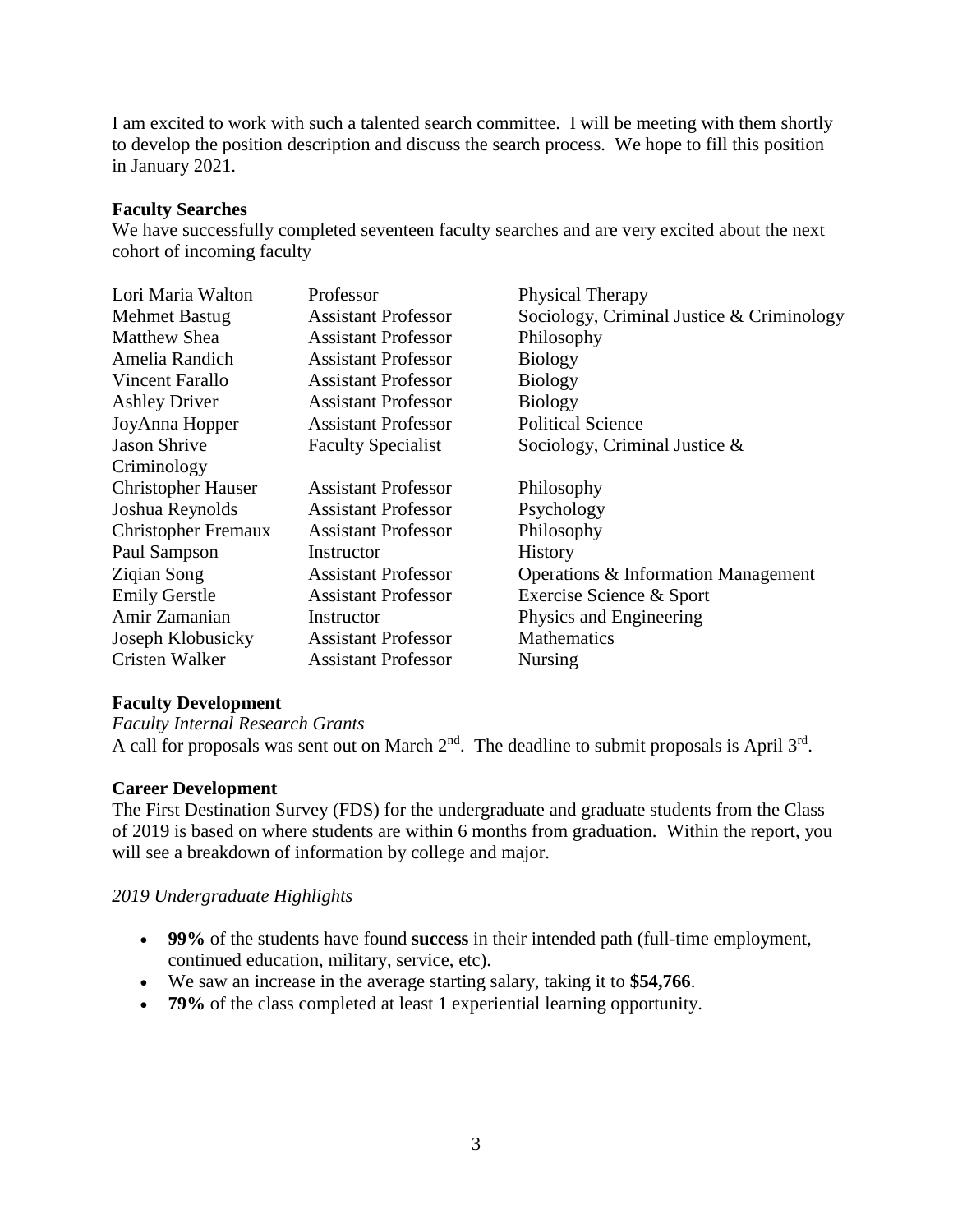### *2019 Graduate Highlights:*

- **99%** of the students have found **success** in their intended path (full-time employment, continued education, or part-time employment).
- We were able to gather information for **83%** of the class, far exceeding the national recommendation of 65% knowledge rate.
- The average salary of the graduates was **\$69,494**.

## **Provost Council Updates**

The Council agreed that a framework, similar to the protocol that is in place for Faculty-Led Study Abroad courses, need to be developed to cover for non-credit international trips, international internships and domestic service trips.

### **Curriculum Update**

| <b>New Course</b>                                                         | <b>Date Posted</b> |
|---------------------------------------------------------------------------|--------------------|
| OT 491: Research and Scholarship                                          | 1/24/20            |
| OT 493: Research & Scholarship II                                         | 2/24/20            |
| OT 601: Seminar I Doctoral Capstone                                       | 1/8/20             |
| OT 602: Seminar II Doctoral Capstone                                      | 1/8/20             |
| OT 603: Seminar III Doctoral Capstone                                     | 1/8/20             |
| OT 630: Topics in OT III                                                  | 2/24/20            |
| OT 644: Advanced Leadership Principles, Ethics & Pragmatics               | 1/8/20             |
| OT 650: Advanced Assessment Across the Lifespan                           | 1/8/20             |
| OT 680: Capstone Experience                                               | 2/24/20            |
| COMM 170: Intro. To Sport Communication                                   | 12/4/20            |
| <b>Course Deletion</b>                                                    |                    |
| MATH 310: Applied Probability & Mathematical Statistics                   | 12/4/19            |
| HINF 501: Introduction to Health Care                                     | 1/24/20            |
| HINF 502: Computer Information Tech for Health Prof.                      | 1/24/20            |
| <b>Course Change</b>                                                      |                    |
| HINF 570: Public Policy for Health Information                            | 1/24/20            |
| COMM 117: Foundations of Business Writing & Social Media<br>Communication | 1/16/20            |
| LAS 295: Mexican Culture and Languages                                    | 1/16/20            |
| <b>New Program</b>                                                        |                    |
| <b>Actuarial Science Minor</b>                                            | 12/4/19            |

### **Faculty and Department Highlights:**

 Master's Program Guide ranked the University's online MBA program in accounting at No. 4 in the nation. The ranking is based on affordability, student satisfaction, support